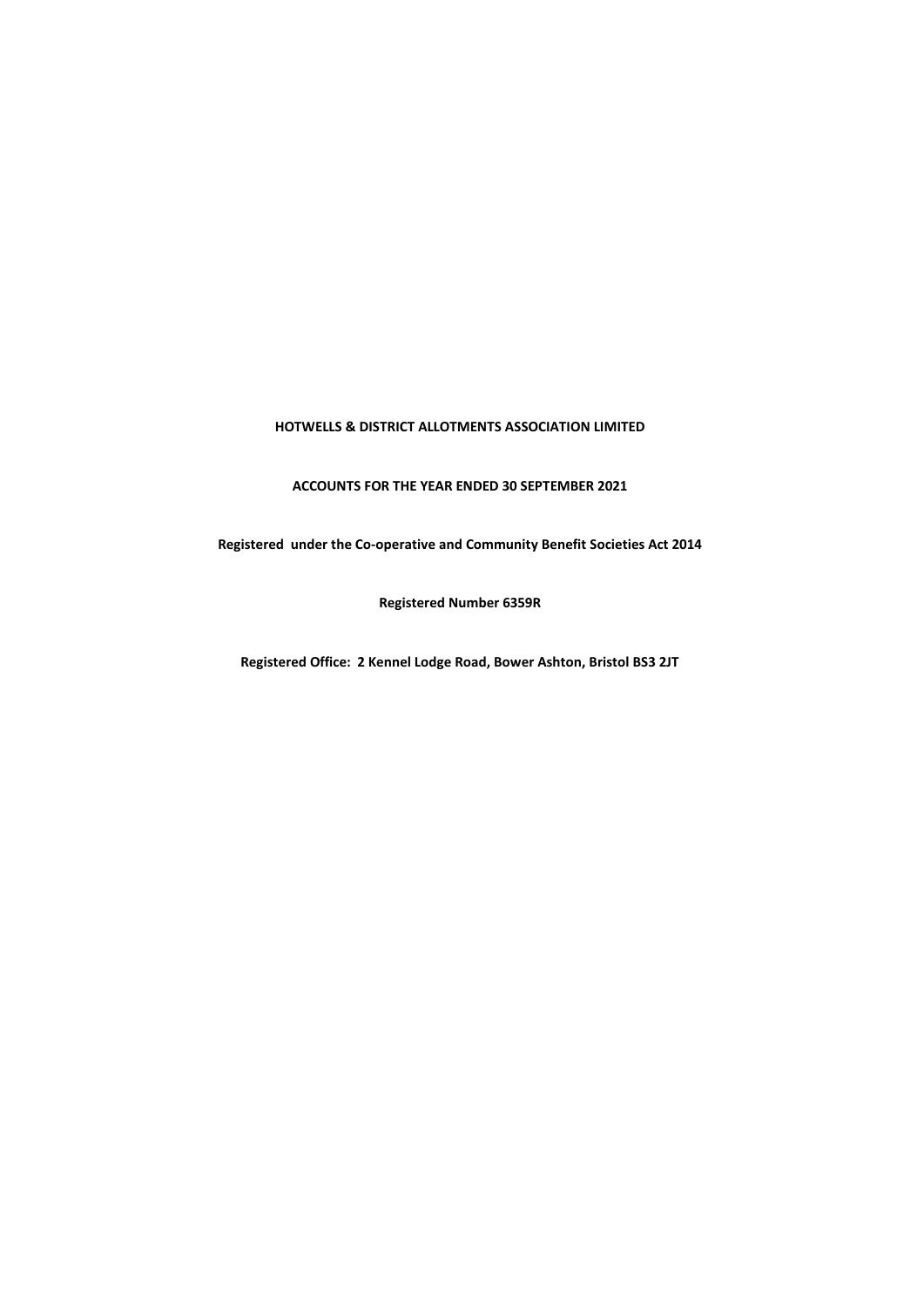### **HOTWELLS & DISTRICT ALLOTMENTS ASSOCIATION LIMITED**

The Hotwells & District Allotments Association Limited (the Association) is registered under the Co-operative and Community Benefit Societies Act 2014. The business of the Association is the provision of allotments for the benefit of the community across six sites in Bristol to more than 500 tenants.

More information about the Association is available on the website: www.hwdaa.co.uk

#### **Management Committee**

The governance of the Association is vested in the General Meetings of the Association. Management of the day to day affairs of the Association is delegated to the Management Committee. The members of the Management Committee are appointed by resolution of the General Meeting. The members of the Management Committee who served during the year are listed below:

Mr D Thornley, President Ms J Hendy, Chair and Site Representative, Kennel Lodge 1 Mr R Corfield, Vice Chair Mr J Buchanan, Treasurer Ms C. Hanmer, Secretary Mr P Tucker, Membership Secretary Mr P S Cass, Site Representative, Alderman Moore Mr R Davis, Site Representative, Bower Ashton Mr T Hoskins, Site Representative, Kennel Lodge 2 Mr C Crook, Site Representative, The Meadows Mr J Lansdall, Site Representative, White City

#### **Financial Report**

The Association's principal source of income is from plot rents paid by tenants. The Association's main items of expenditure are the maintenace and security of its six sites including the sheds and other structures, as well as the provision of water to all sites. The Association runs a shop which sells seeds, compost and other allotment supplies to tenants.

The profit for the year ended 30 September 2021 was £5,538 (2020: £6,444). The profit was added to the retained earnings of the Association which provide a reserve to pay for future maintenance of the sites.

The Association has exercised its right under section 84 of the Co-operative and Community Benefit Societies Act 2014 not to appoint an auditor within section 83 of that Act to audit its accounts. The accounts and underlying records are nevertheless subject to an internal audit to confirm that the requirements of the 2014 Act have been complied with. The accounts are filed annually with the Financial Conduct Authority.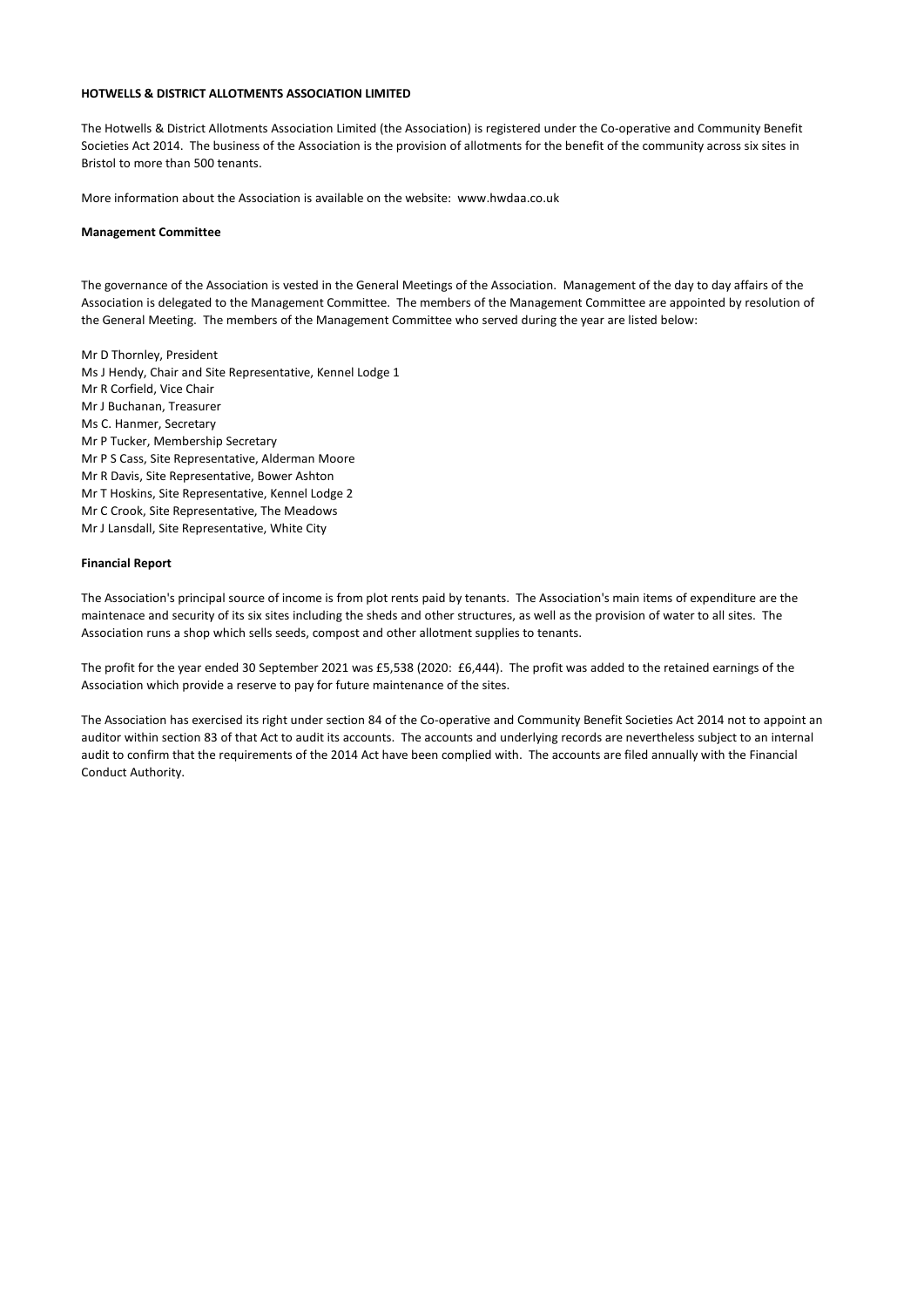# **HOTWELLS & DISTRICT ALLOTMENTS ASSOCIATION LTD**

| <b>Balance Sheet</b>              | 30-Sep-21          |             |       | 30-Sep-20 |  |  |
|-----------------------------------|--------------------|-------------|-------|-----------|--|--|
|                                   | $\pmb{\mathsf{f}}$ | £           | £     | £         |  |  |
| <b>Fixed Assets</b>               |                    | $\mathbf 0$ |       | 13903     |  |  |
| <b>Current Assets</b>             |                    |             |       |           |  |  |
| Stock                             | 4977               |             | 3530  |           |  |  |
| Cash                              | 50526              | 55503       | 30787 | 34317     |  |  |
| <b>Total assets</b>               |                    | 55503       |       | 48220     |  |  |
| Rents and NAS received in advance |                    | 16191       |       | 12066     |  |  |
| Creditors and provisions          |                    | 1520        |       | 3900      |  |  |
| <b>Net Assets</b>                 |                    | 37792       |       | 32254     |  |  |
| <b>Reserves</b>                   |                    |             |       |           |  |  |
| Profit and loss brought forward   |                    | 32254       |       | 25810     |  |  |
| Net profit for the year           |                    | 5538        |       | 6444      |  |  |
|                                   |                    | 37792       |       | 32254     |  |  |

We approve the financial statements for the year ended 30 September 2021. We confirm that we have made available all records and information for their preparation and, to the best of our knowledge and belief, these records contain accurate details of all the transactions of Hotwells and District Allotments Association Limited.

| <b>Chair</b>     | Jennifer Hendy          |  |  |
|------------------|-------------------------|--|--|
| <b>Treasurer</b> | John Buchanan           |  |  |
| <b>Secretary</b> | <b>Christine Hanmer</b> |  |  |
| Date             | 28-Jan-22               |  |  |